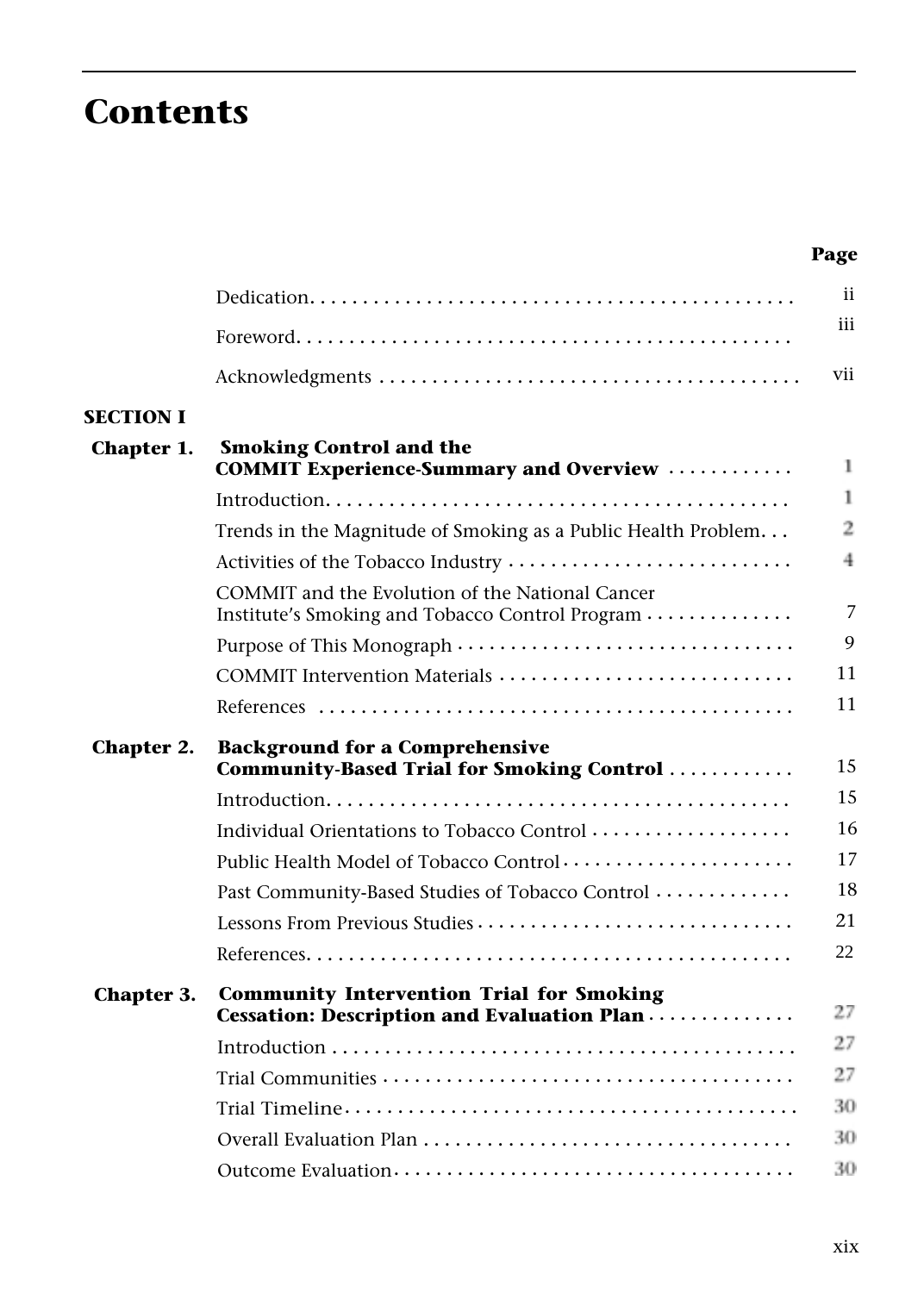|                   |                                                                                                                                                                                                                                                                                                                                                                                                                                                                                                            | 34 |
|-------------------|------------------------------------------------------------------------------------------------------------------------------------------------------------------------------------------------------------------------------------------------------------------------------------------------------------------------------------------------------------------------------------------------------------------------------------------------------------------------------------------------------------|----|
|                   |                                                                                                                                                                                                                                                                                                                                                                                                                                                                                                            | 35 |
|                   |                                                                                                                                                                                                                                                                                                                                                                                                                                                                                                            | 36 |
|                   |                                                                                                                                                                                                                                                                                                                                                                                                                                                                                                            | 36 |
|                   |                                                                                                                                                                                                                                                                                                                                                                                                                                                                                                            | 37 |
| <b>Chapter 4.</b> | <b>Community Intervention Trial for Smoking</b><br>Cessation: Development of the Intervention                                                                                                                                                                                                                                                                                                                                                                                                              | 39 |
|                   |                                                                                                                                                                                                                                                                                                                                                                                                                                                                                                            | 39 |
|                   |                                                                                                                                                                                                                                                                                                                                                                                                                                                                                                            | 40 |
|                   |                                                                                                                                                                                                                                                                                                                                                                                                                                                                                                            | 43 |
|                   | Special Considerations of the Intervention Design                                                                                                                                                                                                                                                                                                                                                                                                                                                          | 47 |
|                   |                                                                                                                                                                                                                                                                                                                                                                                                                                                                                                            | 48 |
|                   |                                                                                                                                                                                                                                                                                                                                                                                                                                                                                                            | 50 |
| <b>SECTION II</b> |                                                                                                                                                                                                                                                                                                                                                                                                                                                                                                            |    |
| Chapter 5.        | <b>Mobilizing the COMMIT Communities</b>                                                                                                                                                                                                                                                                                                                                                                                                                                                                   | 53 |
|                   |                                                                                                                                                                                                                                                                                                                                                                                                                                                                                                            | 53 |
|                   | Adaptations for Research Purposes                                                                                                                                                                                                                                                                                                                                                                                                                                                                          | 55 |
|                   | Steps in Mobilizing Communities                                                                                                                                                                                                                                                                                                                                                                                                                                                                            | 56 |
|                   |                                                                                                                                                                                                                                                                                                                                                                                                                                                                                                            | 57 |
|                   | Mobilization Experiences Across Communities                                                                                                                                                                                                                                                                                                                                                                                                                                                                | 66 |
|                   | What Could Have Been Done Differently?                                                                                                                                                                                                                                                                                                                                                                                                                                                                     | 68 |
|                   |                                                                                                                                                                                                                                                                                                                                                                                                                                                                                                            | 70 |
|                   |                                                                                                                                                                                                                                                                                                                                                                                                                                                                                                            | 70 |
| Chapter 6.        | <b>Activities To Involve the Smoking Public</b>                                                                                                                                                                                                                                                                                                                                                                                                                                                            |    |
|                   | in Tobacco Control in COMMIT<br>$\label{eq:3.1} \begin{split} \mathbf{r}^{\prime} & = \mathbf{r}^{\prime} \cdot \mathbf{r}^{\prime} + \mathbf{r}^{\prime} \cdot \mathbf{r}^{\prime} + \mathbf{r}^{\prime} \cdot \mathbf{r}^{\prime} + \mathbf{r}^{\prime} \cdot \mathbf{r}^{\prime} + \mathbf{r}^{\prime} \cdot \mathbf{r}^{\prime} + \mathbf{r}^{\prime} \cdot \mathbf{r}^{\prime} + \mathbf{r}^{\prime} \cdot \mathbf{r}^{\prime} + \mathbf{r}^{\prime} \cdot \mathbf{r}^{\prime} + \mathbf{r}^{\prime}$ | 75 |
|                   |                                                                                                                                                                                                                                                                                                                                                                                                                                                                                                            | 75 |
|                   | Rationale and Process Objectives                                                                                                                                                                                                                                                                                                                                                                                                                                                                           | 76 |
|                   |                                                                                                                                                                                                                                                                                                                                                                                                                                                                                                            | 78 |
|                   |                                                                                                                                                                                                                                                                                                                                                                                                                                                                                                            | 82 |
|                   |                                                                                                                                                                                                                                                                                                                                                                                                                                                                                                            | 88 |
|                   | What Could Have Been Done Differently?                                                                                                                                                                                                                                                                                                                                                                                                                                                                     | 92 |
|                   |                                                                                                                                                                                                                                                                                                                                                                                                                                                                                                            | 94 |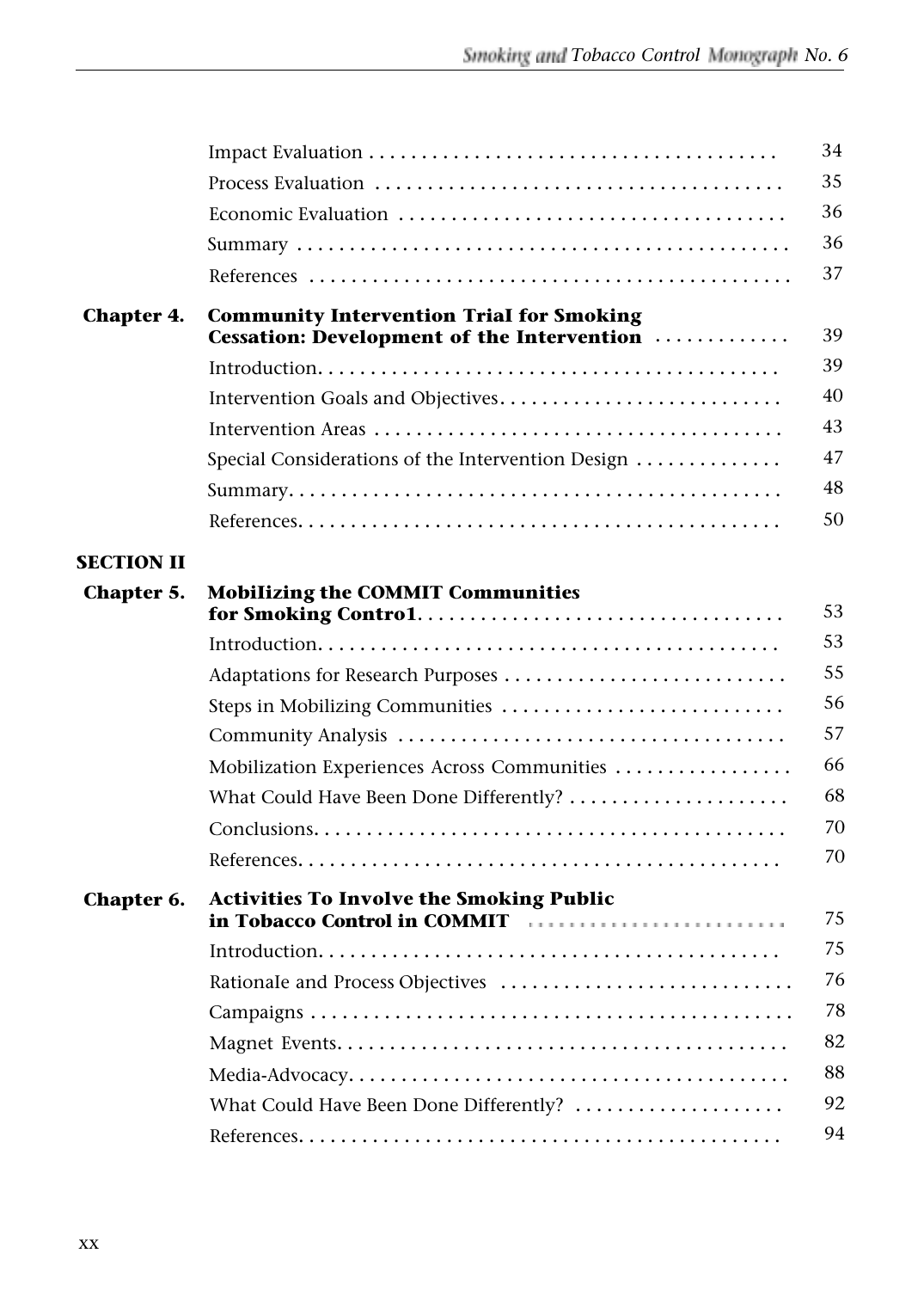| Chapter 7.        | <b>Changing Public Policy Around Tobacco</b><br>Control in the COMMIT Communities                        | 97  |
|-------------------|----------------------------------------------------------------------------------------------------------|-----|
|                   |                                                                                                          | 97  |
|                   |                                                                                                          | 98  |
|                   |                                                                                                          | 100 |
|                   |                                                                                                          | 113 |
|                   | What Could Have Been Done Differently?                                                                   | 116 |
|                   |                                                                                                          | 116 |
|                   |                                                                                                          | 119 |
| <b>Chapter 8.</b> | <b>Activities To Enhance the Use of Cessation</b>                                                        | 121 |
|                   |                                                                                                          | 121 |
|                   | Cessation Resources Activities and Process Objectives                                                    | 122 |
|                   | Developing and Distributing a Cessation Resources Guide                                                  | 122 |
|                   | Recruiting Heavy Smokers Into a Network                                                                  | 125 |
|                   |                                                                                                          | 126 |
|                   | Special Recruitment and Intervention Activities                                                          | 127 |
|                   |                                                                                                          | 130 |
| Chapter 9.        | <b>Activities To Promote Health Care Providers as</b><br>Participants in Community-Based Tobacco Control | 133 |
|                   |                                                                                                          | 133 |
|                   |                                                                                                          | 135 |
|                   | Goals and Process Objectives for Health Care Providers                                                   | 135 |
|                   |                                                                                                          | 136 |
|                   | What Happened: Successful Components and Challenges                                                      | 138 |
|                   | The Future-Recommendations                                                                               | 145 |
|                   |                                                                                                          | 149 |
|                   |                                                                                                          | 149 |
|                   | <b>Chapter 10. Promoting Community Tobacco Control</b>                                                   |     |
|                   |                                                                                                          | 153 |
|                   |                                                                                                          | 153 |
|                   | Goals, Activities, and Process Objectives                                                                | 154 |
|                   | Planning Worksite Interventions                                                                          | 156 |
|                   | Intervention Activities and Their Implementation                                                         | 158 |
|                   | Delivering the Intervention to the Community                                                             | 169 |

I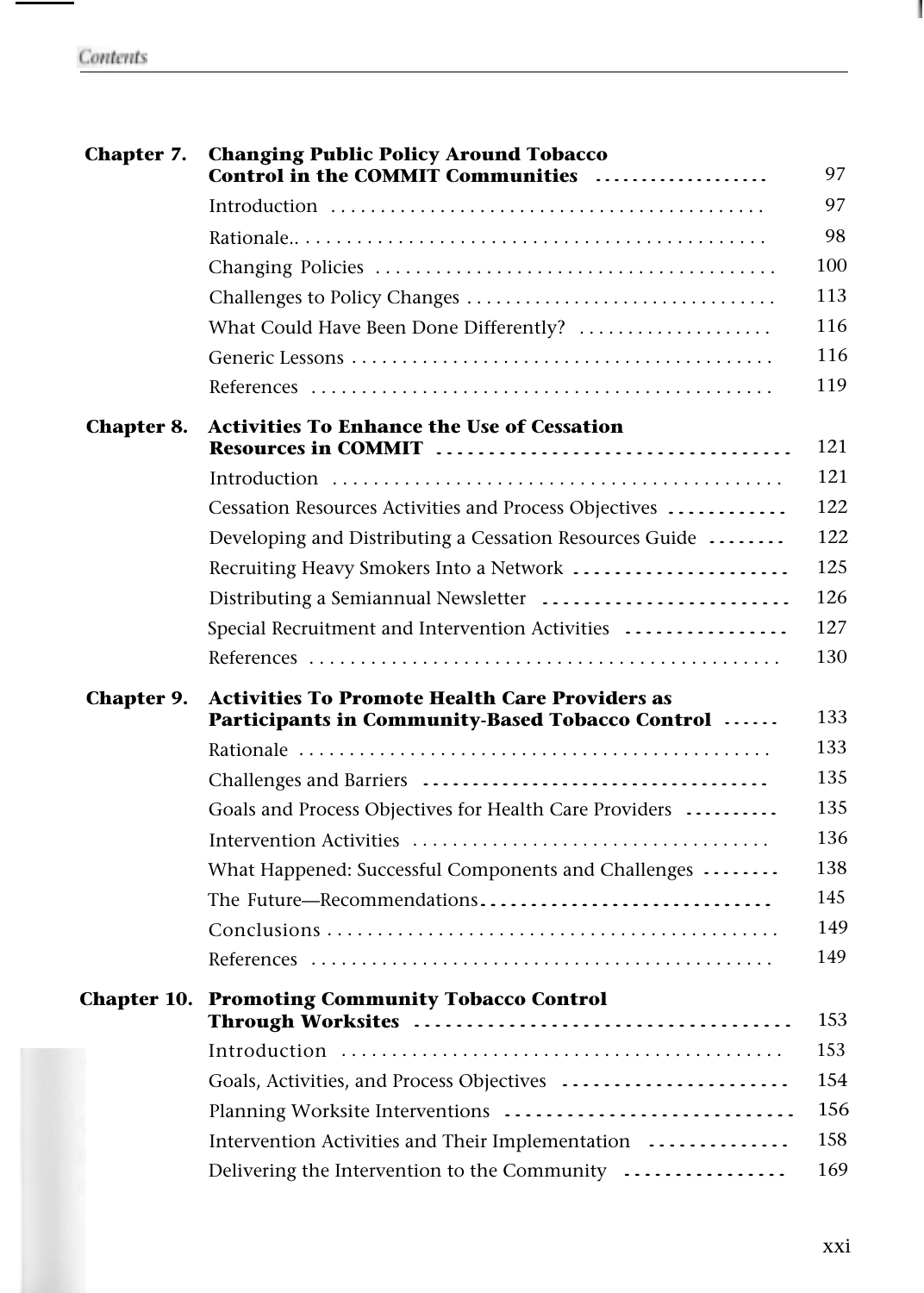|             |                                                                                  | 174 |
|-------------|----------------------------------------------------------------------------------|-----|
|             |                                                                                  | 177 |
|             |                                                                                  | 179 |
| Chapter 11. | <b>Involving Diverse Community Organizations</b>                                 |     |
|             | in Tobacco Control Activities                                                    | 183 |
|             | The Rationale for Involving Community Organizations                              | 183 |
|             | Other Organizations in COMMIT                                                    | 185 |
|             | Successful Efforts With Community Organizations                                  | 191 |
|             | Challenges Encountered With Community Organizations                              | 195 |
|             | Experiences With Other Organizations Across the Communities                      | 199 |
|             | Rethinking How To Work With Community Organizations                              | 203 |
|             |                                                                                  | 206 |
| Chapter 12. | <b>Promoting Communitywide Tobacco</b>                                           |     |
|             | Control Activities by Involving Schools                                          | 209 |
|             |                                                                                  | 209 |
|             | Intervention Activities and Process Objectives for Schools                       | 212 |
|             | Implementing School-Based Interventions                                          | 213 |
|             | Patterns of School-Based Interventions                                           | 215 |
|             | Lessons Learned From COMMIT School-Based Activities                              | 222 |
|             |                                                                                  | 224 |
| Chapter 13. | Involving Youth in Awareness of, Promotion of,                                   |     |
|             | and Political Activities for Tobacco Control                                     | 227 |
|             |                                                                                  | 227 |
|             | Goals, Activities, and Process Objectives For Youth                              | 228 |
|             | Involving Youth in Communitywide Campaigns and<br><b>Intervention Activities</b> | 229 |
|             | Monitoring and Promoting Enforcement of Regulations                              | 231 |
|             |                                                                                  | 233 |
|             | Enlisting Youth in Communitywide Campaigns                                       | 233 |
|             |                                                                                  | 236 |
|             | Monitoring and Enforcing Tobacco Access                                          | 236 |
|             |                                                                                  | 237 |
|             |                                                                                  | 238 |
|             |                                                                                  | 239 |